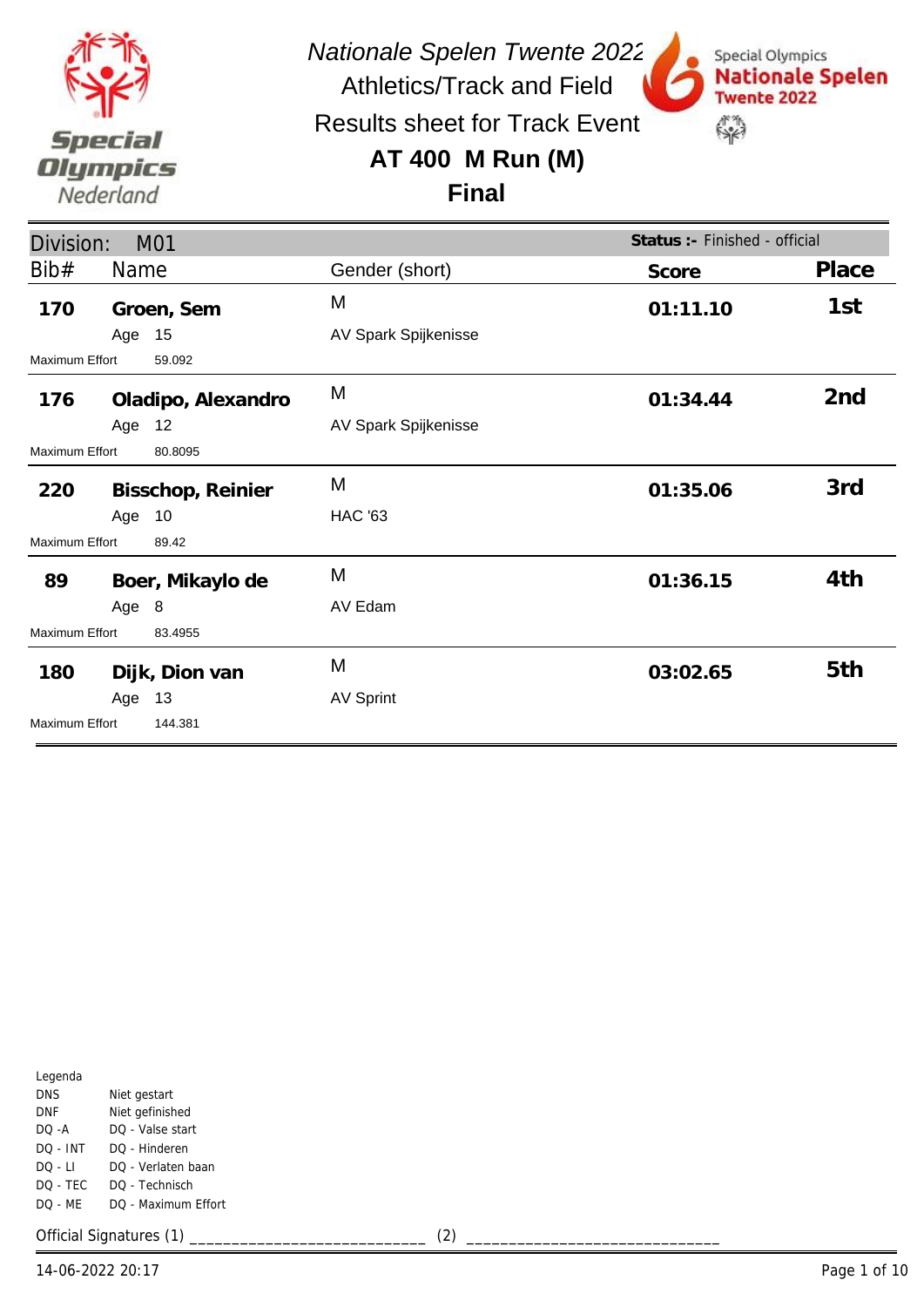

Results sheet for Track Event

## **AT 400 M Run (M)**



Special Olympics

**Twente 2022** 

 $\mathbb{S}^n$ 

**Nationale Spelen** 

**Final**

| Division:             |        | M <sub>02</sub> |                      | Status : - Finished - official |                 |
|-----------------------|--------|-----------------|----------------------|--------------------------------|-----------------|
| Bib#                  | Name   |                 | Gender (short)       | Score                          | Place           |
| 91                    |        | Gort, Bart      | M                    | 02:12.27                       | 1st             |
|                       | Age 30 |                 | AV Edam              |                                |                 |
| Maximum Effort        |        | 108.3155        |                      |                                |                 |
| 173                   |        | Jaspers, Jeroen | M                    | 02:14.04                       | 2 <sub>nd</sub> |
|                       | Age 35 |                 | AV Spark Spijkenisse |                                |                 |
| Maximum Effort        |        | 119.697         |                      |                                |                 |
| 221                   |        | Boertien, Tygo  | M                    | 02:28.18                       | 3rd             |
|                       | Age 16 |                 | <b>HAC '63</b>       |                                |                 |
| Maximum Effort        |        | 118.2435        |                      |                                |                 |
| 212                   |        | Lasker, Leroy   | M                    | 05:17.02                       | 4th             |
|                       | Age 32 |                 | E.A.C. de Sperwers   |                                |                 |
| <b>Maximum Effort</b> |        | 276.114         |                      |                                |                 |

| Legenda   |                     |
|-----------|---------------------|
| DNS       | Niet gestart        |
| DNF       | Niet gefinished     |
| $DO - A$  | DO - Valse start    |
| DO - INT  | DO - Hinderen       |
| DO - LI   | DO - Verlaten baan  |
| DQ - TEC  | DO - Technisch      |
| $DO - MF$ | DO - Maximum Effort |
|           |                     |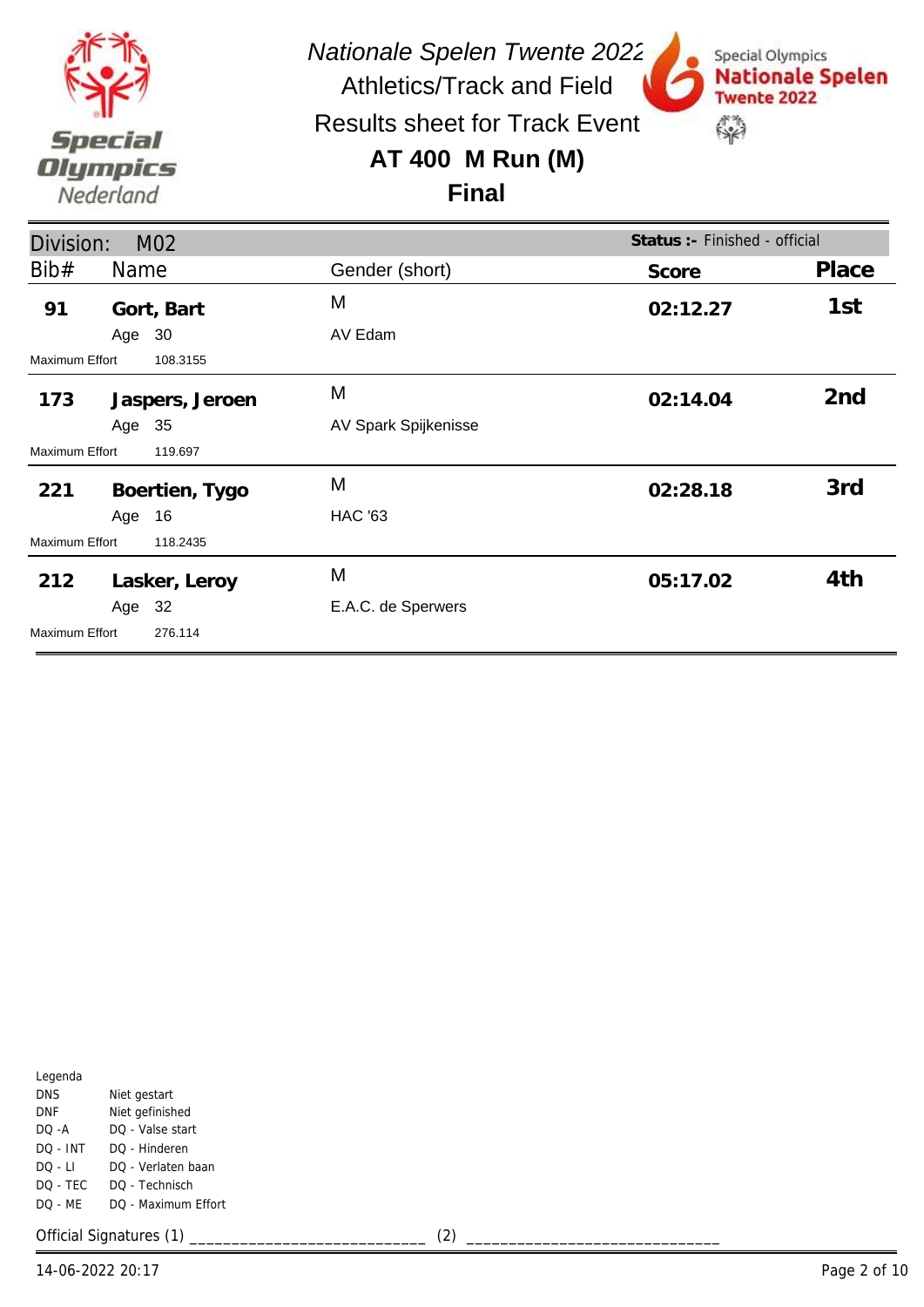

Special Olympics

**Twente 2022** 

 $\mathbb{S}^n$ 

**Nationale Spelen** 

Results sheet for Track Event

#### **AT 400 M Run (M)**

#### **Final**

| Division:      |        | M03                |                      | Status :- Finished - official |                 |
|----------------|--------|--------------------|----------------------|-------------------------------|-----------------|
| Bib#           | Name   |                    | Gender (short)       | Score                         | Place           |
| 177            |        | Stolk, Ben         | M                    | 01:39.03                      | 1st             |
|                | Age 41 |                    | AV Spark Spijkenisse |                               |                 |
| Maximum Effort |        | 95.4465            |                      |                               |                 |
| 197            |        | Roos, Jordy        | M                    | 01:45.65                      | 2 <sub>nd</sub> |
|                | Age 29 |                    | AV Zaanland          |                               |                 |
| Maximum Effort |        | 95.9395            |                      |                               |                 |
| 188            |        | Pellicaan, Jeffrey | M                    | 01:47.45                      | 3rd             |
|                | Age 27 |                    | <b>AV Sprint</b>     |                               |                 |
| Maximum Effort |        | 101.6005           |                      |                               |                 |
| 214            |        | Pastoor, Daan      | M                    | 02:02.37                      | 4th             |
|                | Age 25 |                    | E.A.C. de Sperwers   |                               |                 |
| Maximum Effort |        | 94.6645            |                      |                               |                 |

| Legenda  |                     |
|----------|---------------------|
| DNS      | Niet gestart        |
| DNF      | Niet gefinished     |
| DO -A    | DO - Valse start    |
| DO - INT | DO - Hinderen       |
| DO - LI  | DO - Verlaten baan  |
| DO - TEC | DO - Technisch      |
| DO - ME  | DO - Maximum Effort |
|          |                     |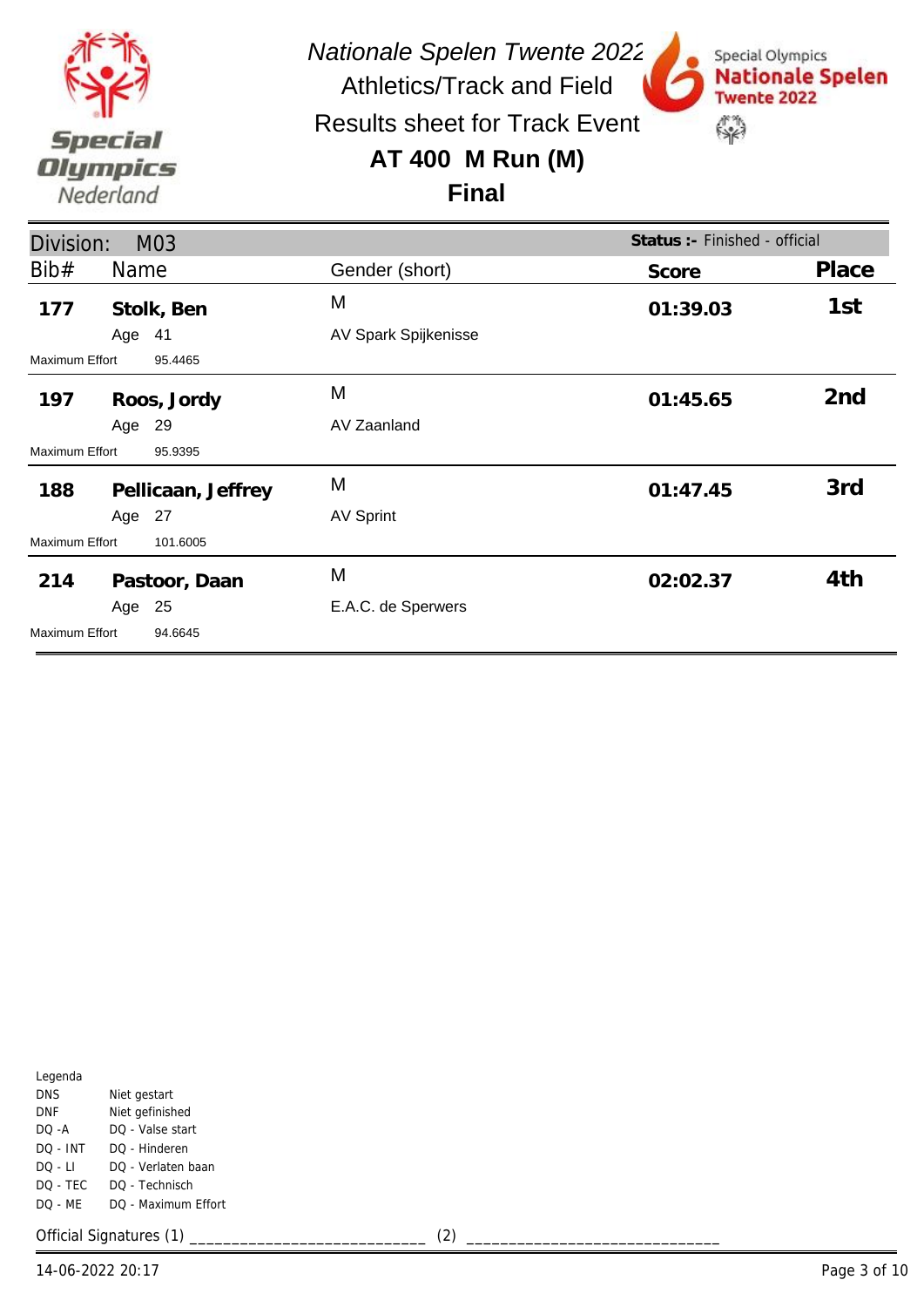

Results sheet for Track Event

## **AT 400 M Run (M)**



## **Final**

| Division:                 |        | M <sub>04</sub>       |                                 | Status :- Finished - official |                 |
|---------------------------|--------|-----------------------|---------------------------------|-------------------------------|-----------------|
| Bib#                      | Name   |                       | Gender (short)                  | Score                         | Place           |
| 207                       |        | Garming, Hendri       | M                               | 01:23.40                      | 1st             |
|                           | Age 33 |                       | E.A.C. de Sperwers              |                               |                 |
| Maximum Effort            |        | 81.4725               |                                 |                               |                 |
| 210                       |        | Hilbrands, Stephen    | M                               | 01:28.26                      | 2 <sub>nd</sub> |
|                           | Age 21 |                       | E.A.C. de Sperwers              |                               |                 |
| Maximum Effort            |        | 81.6595               |                                 |                               |                 |
| 278                       |        | Laan, Ernesto van der | M                               | 01:31.73                      | 3rd             |
|                           | Age 22 |                       | SV Veendam Atletiek             |                               |                 |
| Maximum Effort<br>79.9255 |        |                       |                                 |                               |                 |
| 144                       |        | Servaas, Frank        | M                               | 01:32.77                      | 4th             |
|                           | Age 32 |                       | AV Lycurgus                     |                               |                 |
| Maximum Effort            |        | 80.7075               |                                 |                               |                 |
| 204                       |        | Burik, Robert van     | M                               | 01:37.36                      | 5th             |
|                           | Age 54 |                       | E.A.C. de Sperwers              |                               |                 |
| Maximum Effort            |        | 83.6655               |                                 |                               |                 |
| 85                        |        | Bakels, Wim           | M                               | 01:49.59                      | 6th             |
|                           | Age 64 |                       | AV Edam                         |                               |                 |
| Maximum Effort            |        | 87.856                |                                 |                               |                 |
| 266                       |        | Mauricio, Lixsandro   | M                               | 02:02.17                      | 7th             |
|                           | Age 26 |                       | <b>Special Olympics Bonaire</b> |                               |                 |
| <b>Maximum Effort</b>     |        | 87.21                 |                                 |                               |                 |

|            | 14-06-2022 20:17        |     | Page 4 of 10 |
|------------|-------------------------|-----|--------------|
|            | Official Signatures (1) | (2) |              |
| DQ - ME    | DQ - Maximum Effort     |     |              |
| DQ - TEC   | DQ - Technisch          |     |              |
| DQ - LI    | DQ - Verlaten baan      |     |              |
| DQ - INT   | DQ - Hinderen           |     |              |
| DQ -A      | DQ - Valse start        |     |              |
| <b>DNF</b> | Niet gefinished         |     |              |
| <b>DNS</b> | Niet gestart            |     |              |
| Legenda    |                         |     |              |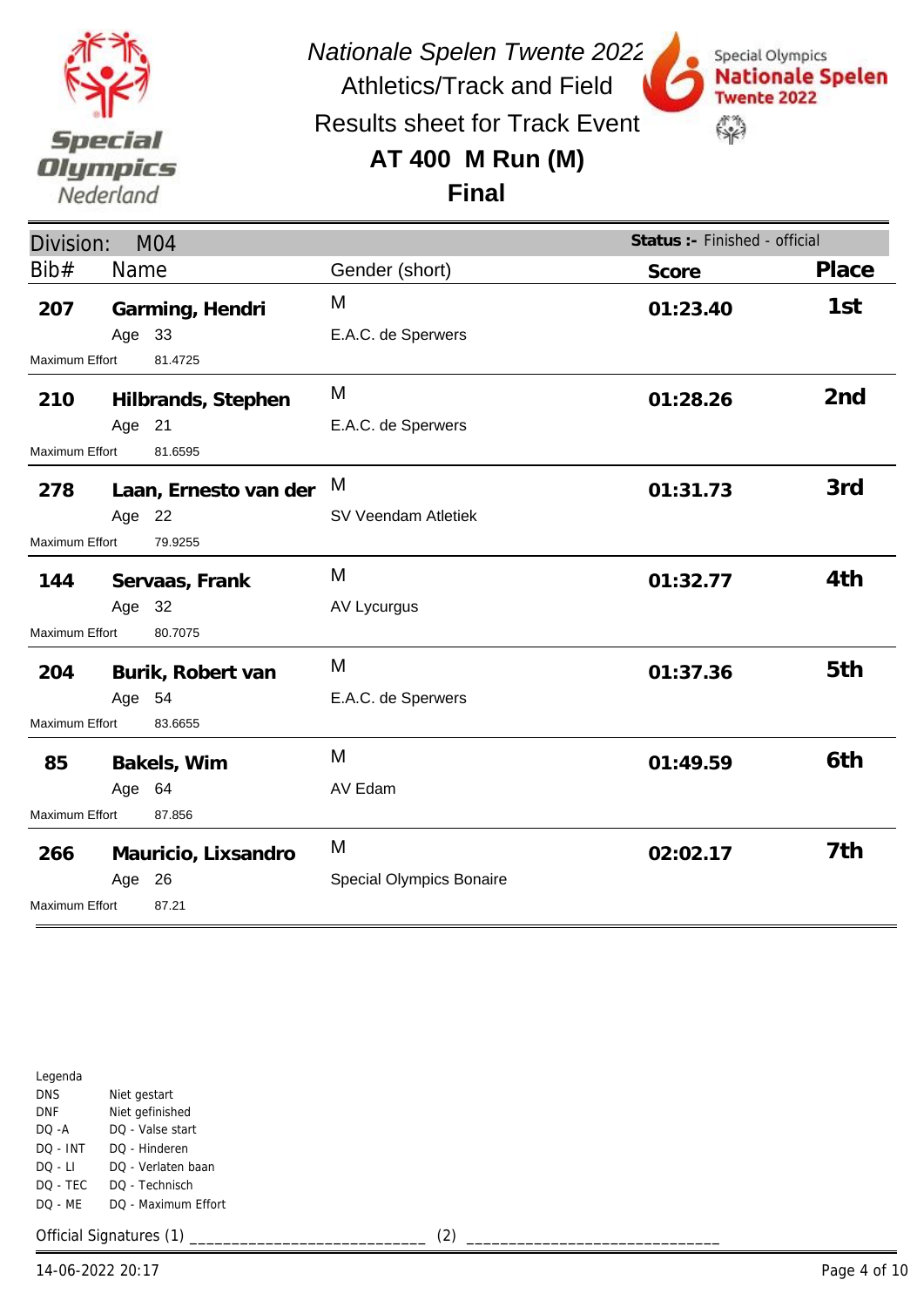

*Nationale Spelen Twente 2022*

Special Olympics

**Twente 2022** 

 $\mathbb{S}^n$ 

**Nationale Spelen** 

Athletics/Track and Field Results sheet for Track Event

#### **AT 400 M Run (M)**



| Division:               | M05    |                      |                       | Status :- Finished - official |                 |
|-------------------------|--------|----------------------|-----------------------|-------------------------------|-----------------|
| Bib#                    | Name   |                      | Gender (short)        | Score                         | Place           |
| 185                     |        | Leeuwen, Lars van    | M                     | 01:22.92                      | 1st             |
|                         | Age 21 |                      | <b>AV Sprint</b>      |                               |                 |
| Maximum Effort          |        | 78.8205              |                       |                               |                 |
| 33                      |        | Ridder, Lars de      | M                     | 01:26.08                      | 2 <sub>nd</sub> |
|                         | Age 29 |                      | <b>AAV '36</b>        |                               |                 |
| Maximum Effort          |        | 79.1435              |                       |                               |                 |
| 130                     |        | Eijben, Bart         | M                     | 01:26.55                      | 3rd             |
|                         | Age 18 |                      | AV Lycurgus           |                               |                 |
| Maximum Effort          |        | 76.4235              |                       |                               |                 |
| 243                     |        | Dorgelo, Wijnold     | M                     | 01:28.32                      | 4th             |
|                         | Age 21 |                      | Isala '96             |                               |                 |
| <b>Maximum Effort</b>   |        | 78.9565              |                       |                               |                 |
| 187                     |        | Maastricht, Arie van | M                     | 01:28.99                      | 5th             |
|                         | Age 24 |                      | <b>AV Sprint</b>      |                               |                 |
| Maximum Effort          |        | 77.486               |                       |                               |                 |
| 230                     |        | Oude Wansink, Alwin  | M                     | 01:30.59                      | 6th             |
|                         | Age 30 |                      | <b>Hellas Utrecht</b> |                               |                 |
| Maximum Effort          |        | 77.6135              |                       |                               |                 |
| 123                     |        | Bakker, Marthijn     | M                     | 01:32.32                      | 7th             |
|                         | Age 30 |                      | AV Lycurgus           |                               |                 |
| 75.82<br>Maximum Effort |        |                      |                       |                               |                 |
| 275                     |        | Kuizinga, Peter      | M                     | 01:32.48                      | 8th             |
|                         | Age 45 |                      | SV Veendam Atletiek   |                               |                 |
| <b>Maximum Effort</b>   |        | 77.435               |                       |                               |                 |

Legenda DNS DNF DQ -A DQ - INT DQ - LI DQ - TEC DQ - ME Niet gestart Niet gefinished DQ - Valse start DQ - Hinderen DQ - Verlaten baan DQ - Technisch DQ - Maximum Effort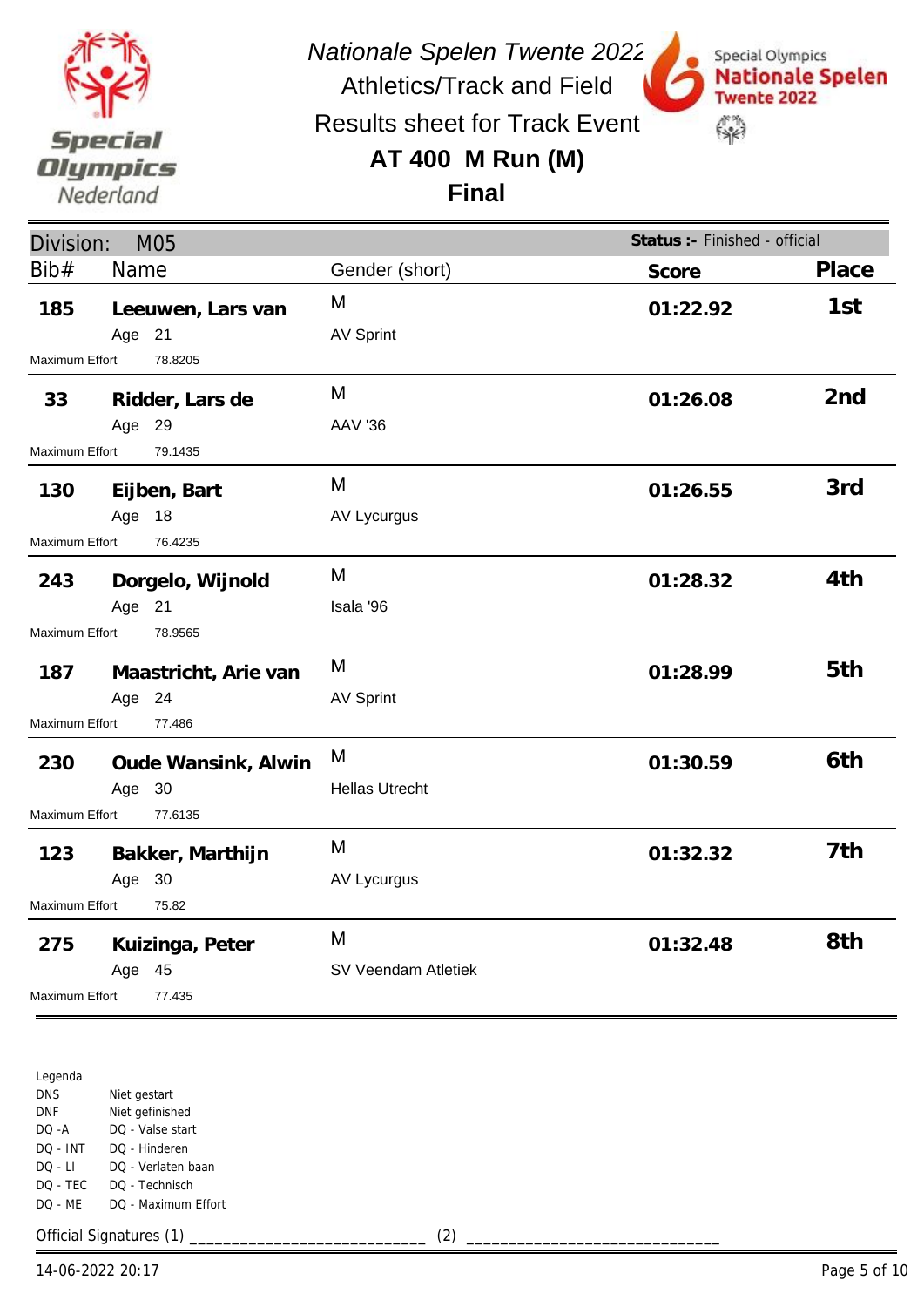

*Nationale Spelen Twente 2022*

Results sheet for Track Event

Athletics/Track and Field

## **AT 400 M Run (M)**



**Final**

| Division:                |        | <b>M06</b>         |                       | Status :- Finished - official |                 |
|--------------------------|--------|--------------------|-----------------------|-------------------------------|-----------------|
| Bib#                     | Name   |                    | Gender (short)        | Score                         | Place           |
| 116                      |        | Wolters, Fabian    | M                     | 01:15.62                      | 1st             |
|                          | Age 24 |                    | AV Haarlemmermeer     |                               |                 |
| Maximum Effort           |        | 72.0205            |                       |                               |                 |
| 228                      |        | Hoogaerts, Desmond | M                     | 01:21.53                      | 2 <sub>nd</sub> |
|                          | Age 30 |                    | <b>Hellas Utrecht</b> |                               |                 |
| Maximum Effort           |        | 72.726             |                       |                               |                 |
| 115                      |        | Hussaerts, Ruben   | M                     | 01:21.96                      | 3rd             |
|                          | Age 32 |                    | AV Haarlemmermeer     |                               |                 |
| Maximum Effort           |        | 73.3295            |                       |                               |                 |
| 90                       |        | Bond, Tom          | M                     | 01:23.42                      | 4th             |
|                          | Age 18 |                    | AV Edam               |                               |                 |
| Maximum Effort           |        | 73.6015            |                       |                               |                 |
| 218                      |        | Veenstra, Bertus   | M                     | 01:24.08                      | 5th             |
|                          | Age 34 |                    | E.A.C. de Sperwers    |                               |                 |
| Maximum Effort           |        | 73.9075            |                       |                               |                 |
| 192                      |        | Wielenga, Andreas  | M                     | 01:26.96                      | 6th             |
|                          | Age 31 |                    | <b>AV Sprint</b>      |                               |                 |
| Maximum Effort           |        | 74.9785            |                       |                               |                 |
| 208                      |        | Graver, Albert     | M                     | 01:29.63                      | 7th             |
|                          | Age 30 |                    | E.A.C. de Sperwers    |                               |                 |
| 72.318<br>Maximum Effort |        |                    |                       |                               |                 |
| 46                       |        | Scholma, Valentijn | M                     | 01:29.98                      | 8th             |
|                          | Age 24 |                    | <b>AAV '36</b>        |                               |                 |
| Maximum Effort           |        | 71.5955            |                       |                               |                 |

Legenda DNS DNF DQ -A DQ - INT DQ - LI DQ - TEC DQ - ME Niet gestart Niet gefinished DQ - Valse start DQ - Hinderen DQ - Verlaten baan DQ - Technisch DQ - Maximum Effort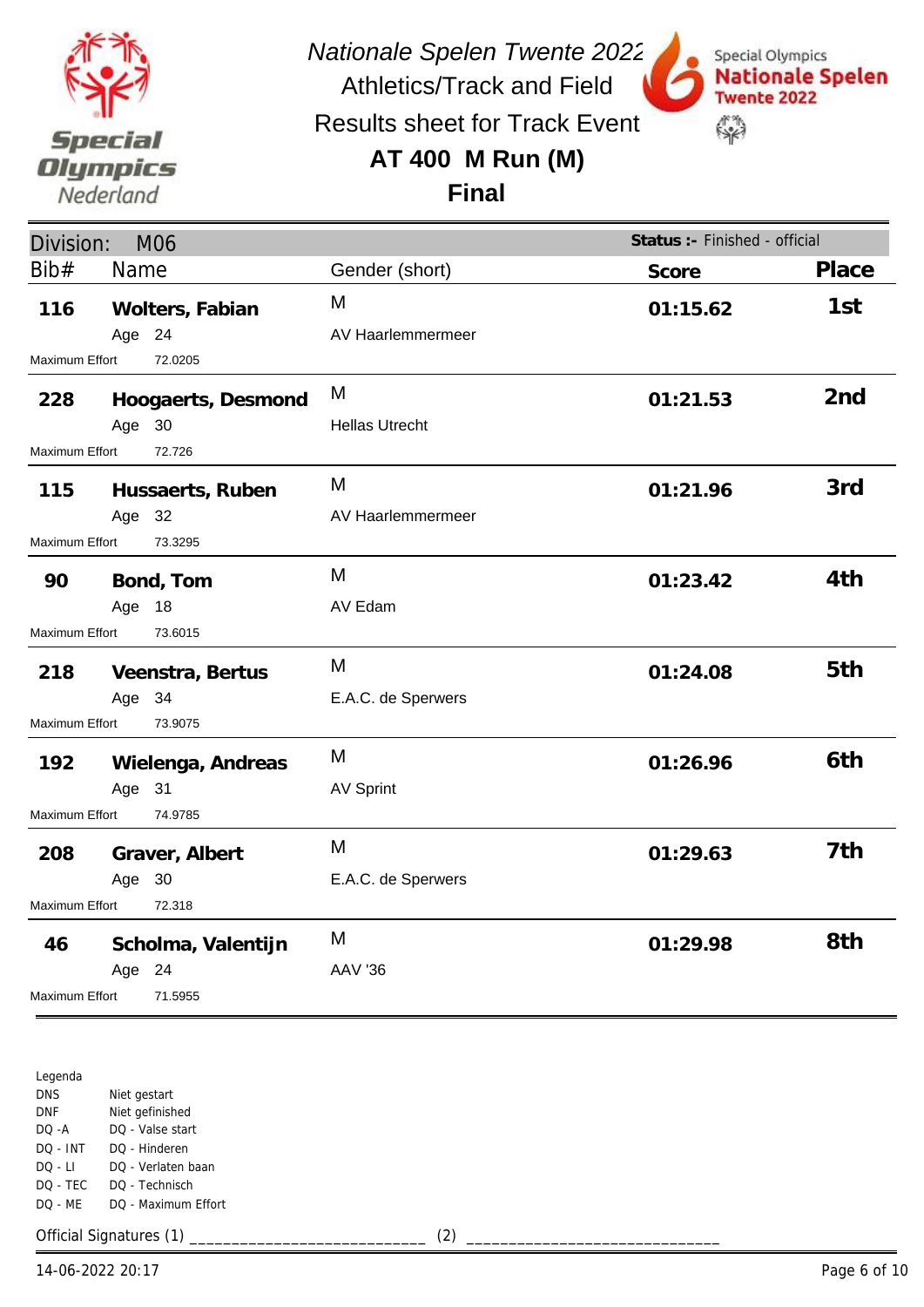

Special Olympics

**Twente 2022** 

 $\mathbb{S}^n$ 

**Nationale Spelen** 

Results sheet for Track Event

#### **AT 400 M Run (M)**

**Final**

| Division:                |        | <b>M07</b>          |                  | Status :- Finished - official |                 |
|--------------------------|--------|---------------------|------------------|-------------------------------|-----------------|
| Bib#                     | Name   |                     | Gender (short)   | Score                         | Place           |
| 117                      |        | Boehmer, Ruben      | M                | 01:17.53                      | 1st             |
|                          | Age 18 |                     | AV Hanzesport    |                               |                 |
| Maximum Effort           |        | 68.952              |                  |                               |                 |
| 138                      |        | Logt, Glenn van der | M                | 01:18.96                      | 2 <sub>nd</sub> |
|                          | Age 20 |                     | AV Lycurgus      |                               |                 |
| Maximum Effort           |        | 69.02               |                  |                               |                 |
| 109                      |        | Schwiebbe, Wouter   | M                | 01:19.89                      | 3rd             |
|                          | Age 33 |                     | AV Gouda         |                               |                 |
| Maximum Effort           |        | 68.527              |                  |                               |                 |
| 186                      |        | Luijkx, Mark        | M                | 01:21.06                      | 4th             |
|                          | Age 22 |                     | <b>AV Sprint</b> |                               |                 |
| Maximum Effort           |        | 68.527              |                  |                               |                 |
| 193                      |        | Willemsen, Martijn  | M                | 01:21.61                      | 5th             |
|                          | Age 20 |                     | <b>AV Sprint</b> |                               |                 |
| Maximum Effort<br>70.329 |        |                     |                  |                               |                 |
| 82                       |        | Gronthoud, Ruben    | M                | 01:29.31                      | 6th             |
|                          | Age 41 |                     | AV Atos          |                               |                 |
| <b>Maximum Effort</b>    |        | 70.686              |                  |                               |                 |

| Legenda    |                     |
|------------|---------------------|
| <b>DNS</b> | Niet gestart        |
| DNF        | Niet gefinished     |
| DO -A      | DO - Valse start    |
| DO - INT   | DO - Hinderen       |
| DO - LI    | DO - Verlaten baan  |
| DO - TEC   | DO - Technisch      |
| DO - MF    | DO - Maximum Effort |
|            |                     |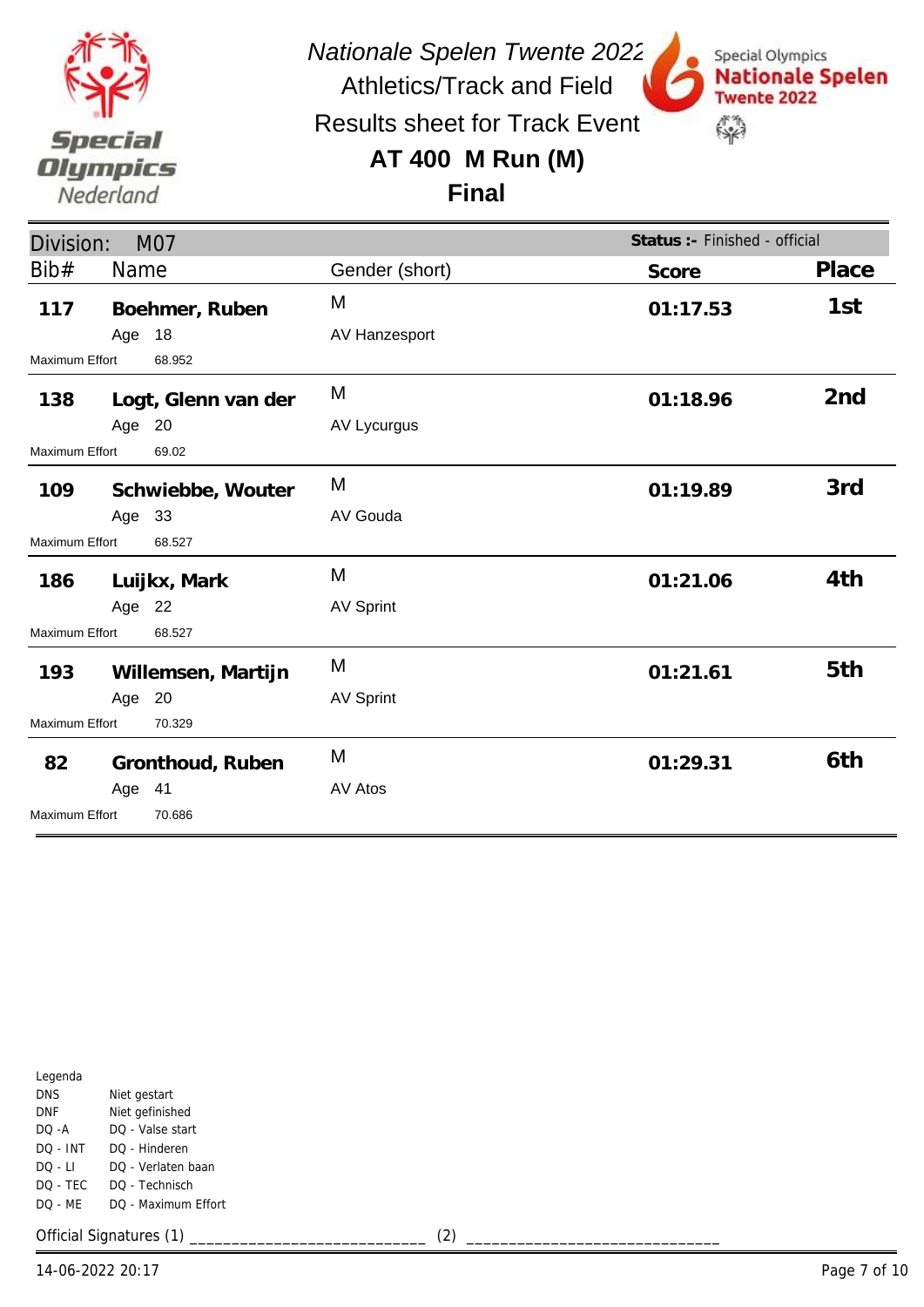

Results sheet for Track Event

## **AT 400 M Run (M)**



**Final**

| Division:                       |                    | <b>M08</b>          |                       | Status : - Finished - official |                 |
|---------------------------------|--------------------|---------------------|-----------------------|--------------------------------|-----------------|
| Bib#                            | Name               |                     | Gender (short)        | Score                          | Place           |
| 103                             |                    | Laat, Martijn de    | M                     | 01:08.66                       | 1st             |
|                                 | Age 31             |                     | AV Generaal Michaëlis |                                |                 |
| <b>Maximum Effort</b>           |                    | 65.875              |                       |                                |                 |
| 191                             |                    | Viellevoye, Mathieu | M                     | 01:15.33                       | 2 <sub>nd</sub> |
|                                 | Age 19             |                     | <b>AV Sprint</b>      |                                |                 |
| <b>Maximum Effort</b>           |                    | 65.399              |                       |                                |                 |
| 30                              |                    | Peeters, Rene       | M                     | 01:15.78                       | 3rd             |
|                                 | Age 29             |                     | Atletiek Helden       |                                |                 |
| <b>Maximum Effort</b>           |                    | 66.4615             |                       |                                |                 |
| 121                             | Silvertand, Tobias |                     | M                     | 01:16.59                       | 4th             |
|                                 | Age 21             |                     | AV Hanzesport         |                                |                 |
| <b>Maximum Effort</b><br>66.691 |                    |                     |                       |                                |                 |
| 10                              |                    | Bok, Christiaan de  | M                     | 01:16.73                       | 5th             |
|                                 | Age 49             |                     | <b>AAV '36</b>        |                                |                 |
| Maximum Effort                  |                    | 67.711              |                       |                                |                 |

| Legenda   |                     |
|-----------|---------------------|
| DNS       | Niet gestart        |
| DNF       | Niet gefinished     |
| $DO - A$  | DO - Valse start    |
| DO - INT  | DO - Hinderen       |
| DO - LI   | DO - Verlaten baan  |
| DO - TEC  | DO - Technisch      |
| $DO - MF$ | DO - Maximum Effort |
|           |                     |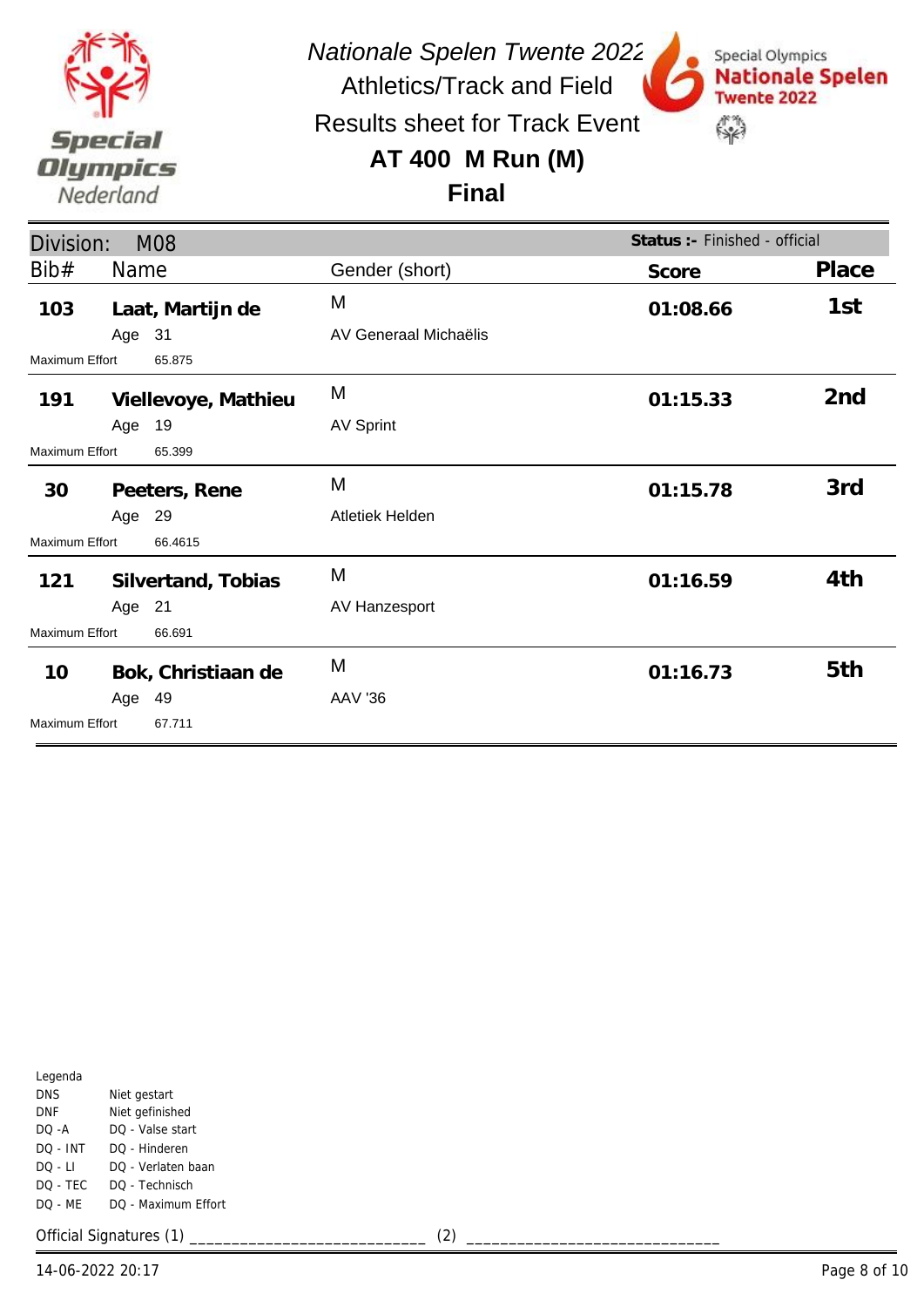

*Nationale Spelen Twente 2022*

Athletics/Track and Field Results sheet for Track Event

## **AT 400 M Run (M)**



**Final**

| Division:                        |              | M09                   |                      | Status :- Finished - official |                 |
|----------------------------------|--------------|-----------------------|----------------------|-------------------------------|-----------------|
| Bib#                             | Name         |                       | Gender (short)       | Score                         | Place           |
| 136                              |              | Kreulen, Jeroen       | M                    | 01:09.52                      | 1st             |
|                                  | Age 31       |                       | AV Lycurgus          |                               |                 |
| Maximum Effort                   |              | 58.7435               |                      |                               |                 |
| 178                              |              | Visscher, Dennis      | M                    | 01:10.16                      | 2 <sub>nd</sub> |
|                                  | Age 25       |                       | AV Spark Spijkenisse |                               |                 |
| 59.942<br>Maximum Effort         |              |                       |                      |                               |                 |
| 165                              |              | Timmner, Maarten      | M                    | 01:12.86                      | 3rd             |
|                                  | Age 23       |                       | AV Scheldesport      |                               |                 |
| Maximum Effort<br>61.2           |              |                       |                      |                               |                 |
| 172                              |              | Hulst, Bryan          | M                    | 01:13.97                      | 4th             |
|                                  | Age 22       |                       | AV Spark Spijkenisse |                               |                 |
| 60.8175<br><b>Maximum Effort</b> |              |                       |                      |                               |                 |
| 70                               |              | Jager, Tim            | M                    | 01:15.54                      | 5th             |
|                                  | Age 16       |                       | AV '34               |                               |                 |
| 63.104<br>Maximum Effort         |              |                       |                      |                               |                 |
| 17                               |              | Foriwa, Marvin        | M                    | 01:16.43                      | 6th             |
|                                  | Age 30       |                       | <b>AAV '36</b>       |                               |                 |
| Maximum Effort<br>63.478         |              |                       |                      |                               |                 |
| 163                              |              | Most, Richard van der | M                    | 01:33.64                      | 7th             |
|                                  | Age 32       |                       | AV Scheldesport      |                               |                 |
| Maximum Effort<br>63.444         |              |                       |                      |                               |                 |
| 45                               | Schenk, Remi |                       | M                    | 02:26.78                      | 8th             |
|                                  | Age          | 36                    | <b>AAV '36</b>       |                               |                 |
| Maximum Effort                   |              | 63.6225               |                      |                               |                 |

Legenda DNS DNF DQ -A DQ - INT DQ - LI DQ - TEC DQ - ME Niet gestart Niet gefinished DQ - Valse start DQ - Hinderen DQ - Verlaten baan DQ - Technisch DQ - Maximum Effort